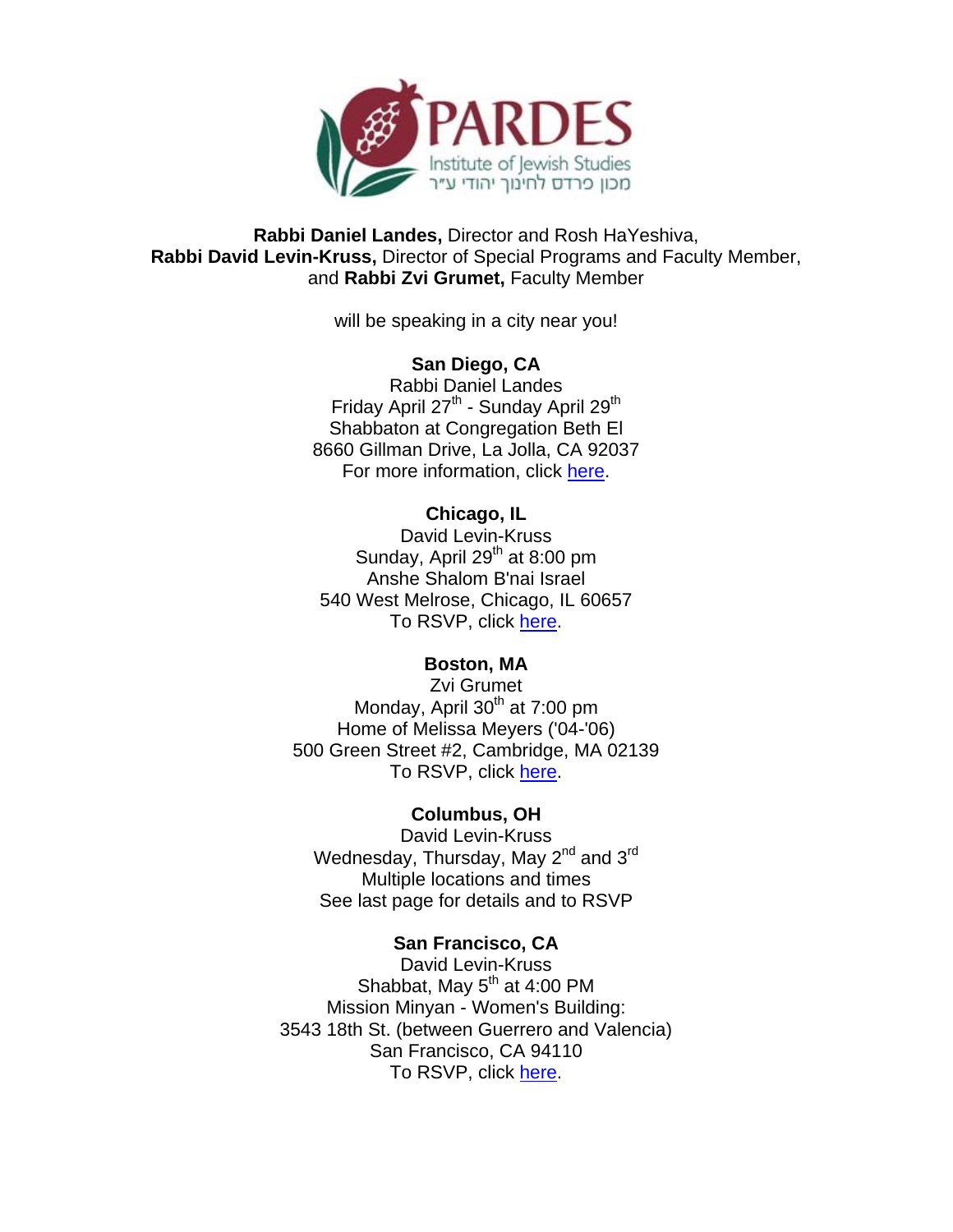## **Los Angeles, CA**

David Levin-Kruss Sunday, May  $6<sup>th</sup>$  at 6:30 PM Home of Aaron and Rachel Lerner 1522 S. Wooster St. #4, Los Angeles, CA 90035 To RSVP, click [here.](https://dnbweb1.blackbaud.com/OPXREPHIL/Link.asp?link=153344)

## **Philadelphia, PA**

David Levin-Kruss Monday, May  $7<sup>th</sup>$  at 12:30 PM Reconstructionist Rabbinical College 1299 Church Road, Wyncote, PA 19095 To RSVP, clic[k here.](https://dnbweb1.blackbaud.com/OPXREPHIL/Link.asp?link=153345) 

## **Washington, DC**

David Levin-Kruss Monday, May  $7<sup>th</sup>$  at 7:00 PM DC Beit Midrash - DCJCC 1529 Sixteenth Street (and Q), NW, Washington, DC 20036 To RSVP, clic[k here.](https://dnbweb1.blackbaud.com/OPXREPHIL/Link.asp?link=153346)

## **New York, NY**

David Levin-Kruss Tuesday, May  $8<sup>th</sup>$  at 7:30 pm Congregation Ramath Orah 550 W 110th St., New York, NY 10025 To RSVP, click here.

## **Attention Potential Students**

If you haven't yet had the chance to study at Pardes and are interested in hearing more about th[e Year/Semester,](https://dnbweb1.blackbaud.com/OPXREPHIL/Link.asp?link=153338) [Summer,](https://dnbweb1.blackbaud.com/OPXREPHIL/Link.asp?link=153339) and/or [Educators Programs,](https://dnbweb1.blackbaud.com/OPXREPHIL/Link.asp?link=153340) David Levin-Kruss will be **meeting with interested students** in each city he visits.

For more information, please contact Ariella Goldfein, North American Director of Recruitment, at ariella@pardesusa.org or at 888.875.2734.